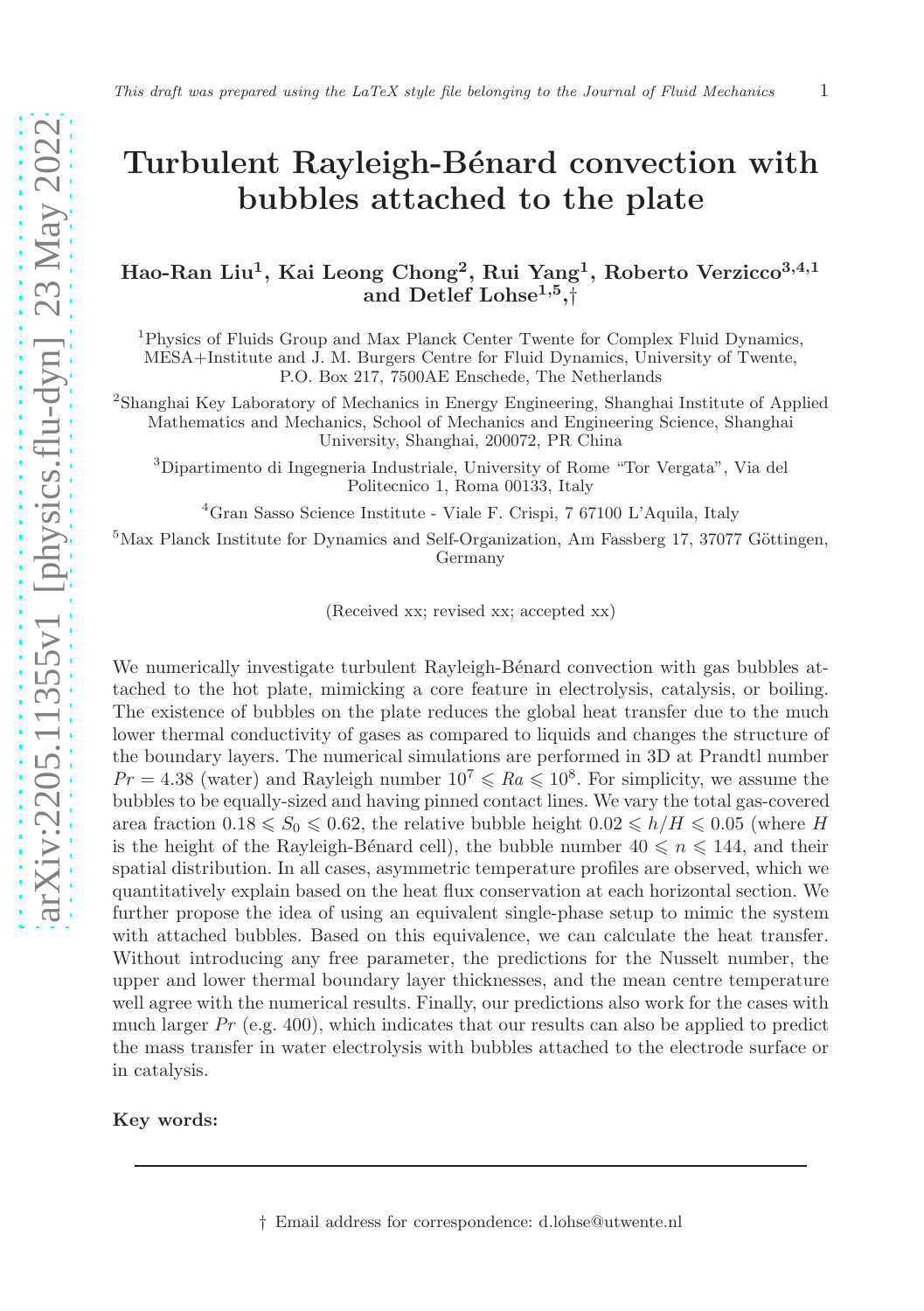## 1. Introduction

In wall-bounded buoyancy-driven turbulence, the boundary conditions play a crucial role in the flow structure and the global transport property of the system. Bubbles attached to the wall affect these boundary conditions. They often occur in various industrial applications. One example is water electrolysis, where bubbles are generated at the electrodes and can significantly reduce the global mass transport of the system by re-ducing the active electrode area [\(Vogt & Balzer 2005;](#page-11-0) [Wang](#page-11-1) et al. [2014;](#page-11-1) Yang [et al.](#page-11-2) [2018;](#page-11-2) [Sepahi](#page-10-0) *et al.* [2022\)](#page-10-0), leading to the decrease of the electrolyser efficiency. Another example is catalysis, where bubbles are generated by chemical reactions and can block the catalytic surface, thus also reducing the mass transport [\(Somorjai & Li 2010;](#page-10-1) [Oehmichen](#page-10-2) et al. [2010;](#page-10-2) Xu [et al.](#page-11-3) [2018](#page-11-3)). One example from daily life is heating water. When a pot of water is heated from below, many tiny gas bubbles nucleate at the bottom wall, reducing the heat transfer efficiency of the system due to the much lower thermal conductivity of gas as compared to the liquid. In all of these examples, bubbles attached to the wall influence the boundary layer (BL) and thus affect the global heat or mass transfer of the system. Therefore, it is highly desirable to quantitatively understand how much the global transport properties are changed. This is the motivation for our study.

As model system we choose Rayleigh-Bénard (RB) convection which is the paradigm of thermally driven turbulence (see the reviews of [Ahlers](#page-10-3) *et al.* [\(2009](#page-10-3)); [Lohse & Xia](#page-10-4) [\(2010\)](#page-10-4); Chillà & Schumacher [\(2012\)](#page-10-5); [Shishkina](#page-10-6) [\(2021\)](#page-10-6)), where a fluid between two parallel plates is heated from below and cooled from above. In previous studies, the effect of various plate properties on the flow structure and the heat transport were examined, e.g., staggered conducting and insulating strips on the plate [\(Wang](#page-11-4) et al. [2017;](#page-11-4) [Bakhuis](#page-10-7) et al. [2018\)](#page-10-7), temporally-modulated temperature [\(Jin & Xia 2008](#page-10-8); Yang [et al.](#page-11-5) [2020\)](#page-11-5), plate with roughness (Zhu [et al.](#page-11-6) [2017;](#page-11-6) [Jiang](#page-10-9) et al. [2018;](#page-10-9) Zhu [et al.](#page-11-7) [2019\)](#page-11-7), and plates with different wettabilities (Liu *[et al.](#page-10-10)* [2022\)](#page-10-10). Here we pick RB convection as model system to study the effects of attaching bubbles on the global heat or mass transport in buoyancy-driven turbulence.

We employ direct numerical simulations with an advanced finite difference method combined with the phase field method (Liu [et al.](#page-10-11) [2021\)](#page-10-11). The bubbles are put at the lower (hot) plate with pinned contact lines so that they cannot move or detach from the plate. To focus on the effects of the Rayleigh number (dimensionless strength of the thermal driving) and the bubble geometry, we disregard mass exchange between the bubble and the liquid, and keep the bubbles at constant volume. The calculations are performed for various Rayleigh numbers and geometries, expressed through the relative area covered by the bubbles, bubble height, bubble number, and type of bubble distribution. To define the thermal BL thickness in the multiphase system, we extend the traditional temperature profile slope method, based on heat flux conservation. With this, we propose an equivalent single-phase system, for which we apply the Grossmann-Lohse (GL) theory [\(Grossmann & Lohse 2000,](#page-10-12) [2001;](#page-10-13) [Stevens](#page-10-14) *et al.* [2013\)](#page-10-14) to predict the heat transfer and the temperature profile for RB convection with bubbles attached to the hot plate. Without introducing any new free parameter, these predictions well agree with our numerical results. They work for both moderate and large  $Pr$ , which indicates that they can be applied to predict both the mass transport in water electrolysis with bubbles attached to the electrode surface and to catalytic surfaces on which bubbles have formed.

The organization of this paper is as follows: The numerical method and setup are introduced in Section [2.](#page-2-0) The flow features and heat transfer are shown in Section [3.](#page-3-0) We define the thermal BL thicknesses of this new two-phase system in Section [4,](#page-6-0) and propose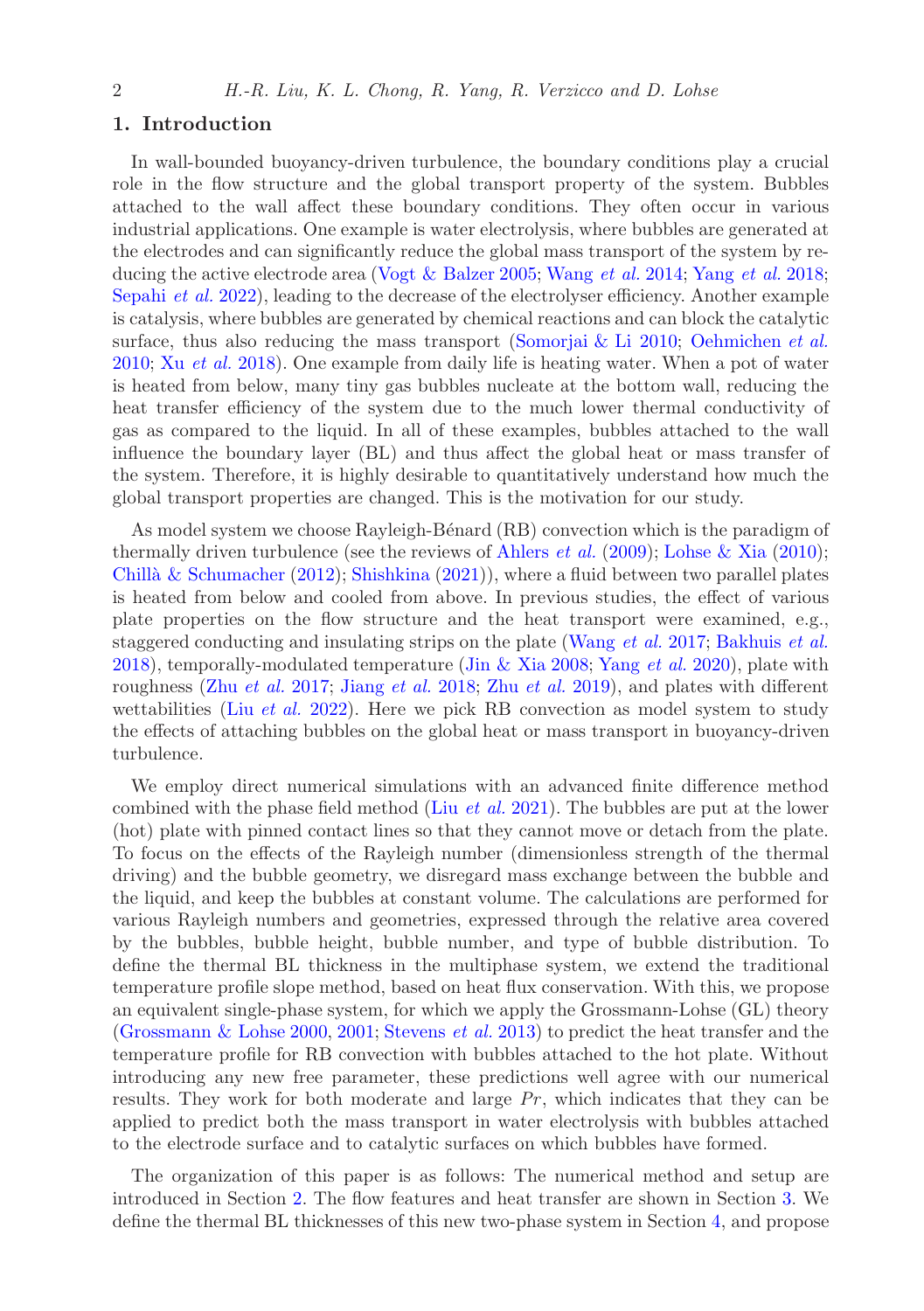an equivalent single-phase system in Section [5](#page-7-0) to calculate the heat transfer. The paper ends with conclusions and an outlook.

#### <span id="page-2-0"></span>2. Numerical method and setup

The three-dimensional simulations are performed in a cubic domain of dimensions  $H^3$ . The numerical method (Liu [et al.](#page-10-11) [2021\)](#page-10-11) combines the phase-field method [\(Jacqmin](#page-10-15) [1999;](#page-10-15) Ding [et al.](#page-10-16) [2007;](#page-10-16) [Liu & Ding 2015](#page-10-17)) and an advanced finite difference direct numerical simulation solver for the Navier-Stokes equations [\(Verzicco & Orlandi 1996;](#page-11-8) [van der Poel](#page-11-9) et al. [2015\)](#page-11-9), called [AFiD.](https://github.com/PhysicsofFluids/AFiD) Numerical details, validation cases, and convergence tests were already presented in our previous study (Liu [et al.](#page-10-11) [2021\)](#page-10-11).

The phase field method is widely used in simulations of multiphase turbulent flows [\(Soligo](#page-10-18) *et al.* [2021\)](#page-10-18), where the liquid-gas interface is represented by contours of the volume fraction C of the liquid. The corresponding volume fraction of gas is  $1 - C$ . The evolution of C is governed by the Cahn-Hilliard equation,

$$
\frac{\partial C}{\partial t} + \nabla \cdot (\mathbf{u}C) = \frac{1}{Pe} \nabla^2 \psi,
$$
\n(2.1)

where **u** is the flow velocity, and  $\psi = C^3 - 1.5C^2 + 0.5C - Cn^2\nabla^2C$  the chemical potential. We set the Péclet number  $Pe = 0.9/Cn$  and the Cahn number  $Cn = 0.75\Delta x/H$  with  $\Delta x$  being the mesh size and H being the height of the RB cell. The parameters  $Pe$  and Cn are taken according to the sharp-interface approach proposed in Ding [et al.](#page-10-16) [\(2007\)](#page-10-16); Yue *[et al.](#page-11-10)* [\(2010](#page-11-10)); [Liu & Ding](#page-10-17) [\(2015](#page-10-17)).

The flow is governed by the Navier-Stokes equation, the heat transfer equation, and the incompressibility condition,

$$
\tilde{\rho}\left(\frac{\partial \mathbf{u}}{\partial t} + \mathbf{u} \cdot \nabla \mathbf{u}\right) = -\nabla P + \sqrt{\frac{Pr}{Ra}} \nabla \cdot \left[\tilde{\mu}(\nabla \mathbf{u} + \nabla \mathbf{u}^T)\right] + \mathbf{F}_{st} + \mathbf{G},\tag{2.2}
$$

$$
\tilde{\rho}\tilde{c}_{p}\left(\frac{\partial\theta}{\partial t}+\mathbf{u}\cdot\nabla\theta\right)=\sqrt{\frac{1}{PrRa}}\nabla\cdot(\tilde{k}\nabla\theta),\qquad(2.3)
$$

$$
\nabla \cdot \mathbf{u} = 0,\tag{2.4}
$$

where  $\theta$  is the dimensionless temperature,  $\mathbf{F}_{st} = 6\sqrt{2}\psi \nabla C/(CnWe)$  the nondimensionalized surface force, where  $We = \rho_l U^2 H / \sigma$  is the Weber number, with the surface tension  $\sigma$ . The vector  $\mathbf{G} = \{[C + A_{\beta}A_{\rho}(1 - C)] \theta - \tilde{\rho}/Fr\}$  z represents the dimensionless gravity. All dimensionless material properties (indicated by a tilde,  $\tilde{q}$ ) are defined in a uniform way,  $\tilde{q} = C + A_q(1 - C)$ , where  $A_q = q_g/q_l$  is the ratio of the material properties of gas and liquid, marked by the subscripts  $g$  and  $l$ , respectively. The global dimensionless parameters controlling the flow are listed in Table [1.](#page-4-0) The most important response parameter of the system is the heat transfer, which is quantified by the Nusselt number  $Nu = Q/(k_l\Delta/H)$ , with Q being the dimensional heat flux.

The values of the control parameters are chosen mainly based on the properties of air and water (see Table [1\)](#page-4-0), though for better numerical efficiency we take the density ratio  $\Lambda_{\rho} = 0.01$ , about 10 times larger than in reality. Note that the exact value of this parameter hardly affects our results. Since the bubbles are pinned and the buoyancy and surface tension forces applied on bubbles are always balanced, we take  $Fr = 1$  and  $We = 100$ , also for numerical convenience. The geometrical parameters of the bubbles are the relative covered area  $0.18 \leq S_0 \leq 0.62$ , the non-dimensionalized height  $0.02 \leq$  $h/H \leq 0.05$ , their number  $40 \leq n \leq 144$ , and the spatial distribution (uniform, random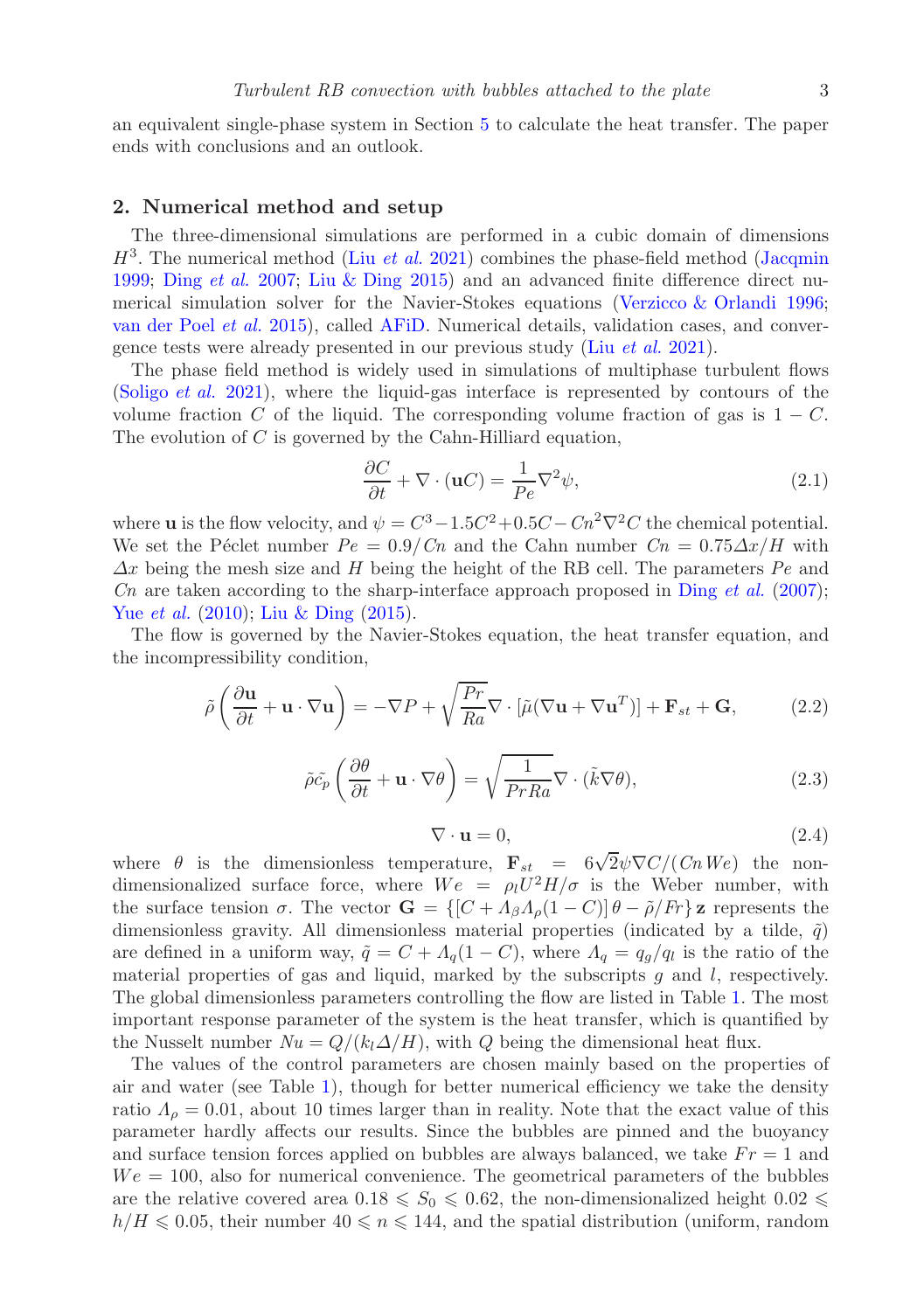

<span id="page-3-1"></span>FIGURE 1. Rayleigh-Bénard convection with bubbles on the hot plate for  $Ra = 10^8$ ,  $Pr = 4.38$ ,  $S_0 = 0.18$ ,  $\tilde{h} = 0.02$  and  $n = 144$ . (a) Volume rendering of a snapshot of the thermal structures, (b) horizontal slice at the height of the lower (hot) boundary layer thickness, and (c) mean (over time and space) temperature profile with an inset showing thermal structures inside one bubble. The temperature field is color-coded and the interface between liquid and gas is marked in green. As seen from the mean temperature profile in (c), due to the bubbles the mean centre temperature  $\bar{\theta} = 0.461$  is lower than the average temperature  $1/2$  of the top and bottom plates (dashed black line).

and half-covered). Note that from  $S_0$ ,  $\tilde{h} = h/H$  and n, we can also calculate the bubble volume  $(= S_0 \tilde{h}/2 + n \pi \tilde{h}^3/6)$ , the bubble contact radius  $(= \sqrt{S_0/(n \pi)})$ , the bubble contact angle (=  $\arccos\{[S_0/(2n\pi\tilde{h}) - \tilde{h}/2]/[S_0/(2n\pi\tilde{h}) + \tilde{h}/2]\}\)$ . Since the local Weber number of the bubble is relatively low due to the small bubble size, the bubbles maintain their spherical-cap shape although the bubbles could deform and the flows inside and outside the bubbles are both solved. The bubble shape is closer to spherical with larger  $h$  and smaller  $S_0/n$ .

To ensure that the contact lines are pinned on the plate, we set the value of C on the hot bottom plate equal to the initial value as the boundary condition of the phase field. The other boundary conditions are no-slip velocities on the top and bottom plates, fixed temperature  $\theta_{cold} = 0$  (top) and  $\theta_{hot} = 1$  (bottom), and periodic conditions in the horizontal directions. Stretched grids with  $288<sup>3</sup>$  gridpoints are used for the velocity and temperature fields, and uniform grids with  $576<sup>3</sup>$  gridpoints for the phase field (Liu *[et al.](#page-10-11)*) [2021\)](#page-10-11), which corresponds to at least 12 gridpoints used for the bubble height. The mesh is sufficiently fine and is comparable to corresponding single-phase studies [\(Stevens](#page-11-11) et al. [2010;](#page-11-11) [van der Poel](#page-10-19) et al. [2013\)](#page-10-19).

## <span id="page-3-0"></span>3. Flow features and heat transfer

A typical thermal structure in RB convection with bubbles attached to the hot plate is shown in figure [1.](#page-3-1) Although there is continuous emission of thermal plumes, the bubbles almost maintain the shape of spherical cap due to the pinned contact lines and sufficiently strong surface tension. This is indeed the relevant situation during most of the time for the bubbles in electrolysis or catalysis. In figure  $1(a)$  $1(a)$  and  $(b)$ , we observe the plumes rising up from the gaps between the bubbles. Inside the bubbles (see the inset in figure [1c](#page-3-1)), pure thermal conduction takes place since the local Rayleigh number inside the bubble  $Ra_g \approx \beta_g gh^3(\Delta/2)/(\nu_g \kappa_g)$  is small enough to remain under the onset of convection  $Ra_c \approx 1708$  (namely  $Ra_a < 100$ ) for all cases. Furthermore, considering that the thermal conductivity of gas is much lower than that of liquid (i.e. for their ratio  $\Lambda_k = 0.042 \ll$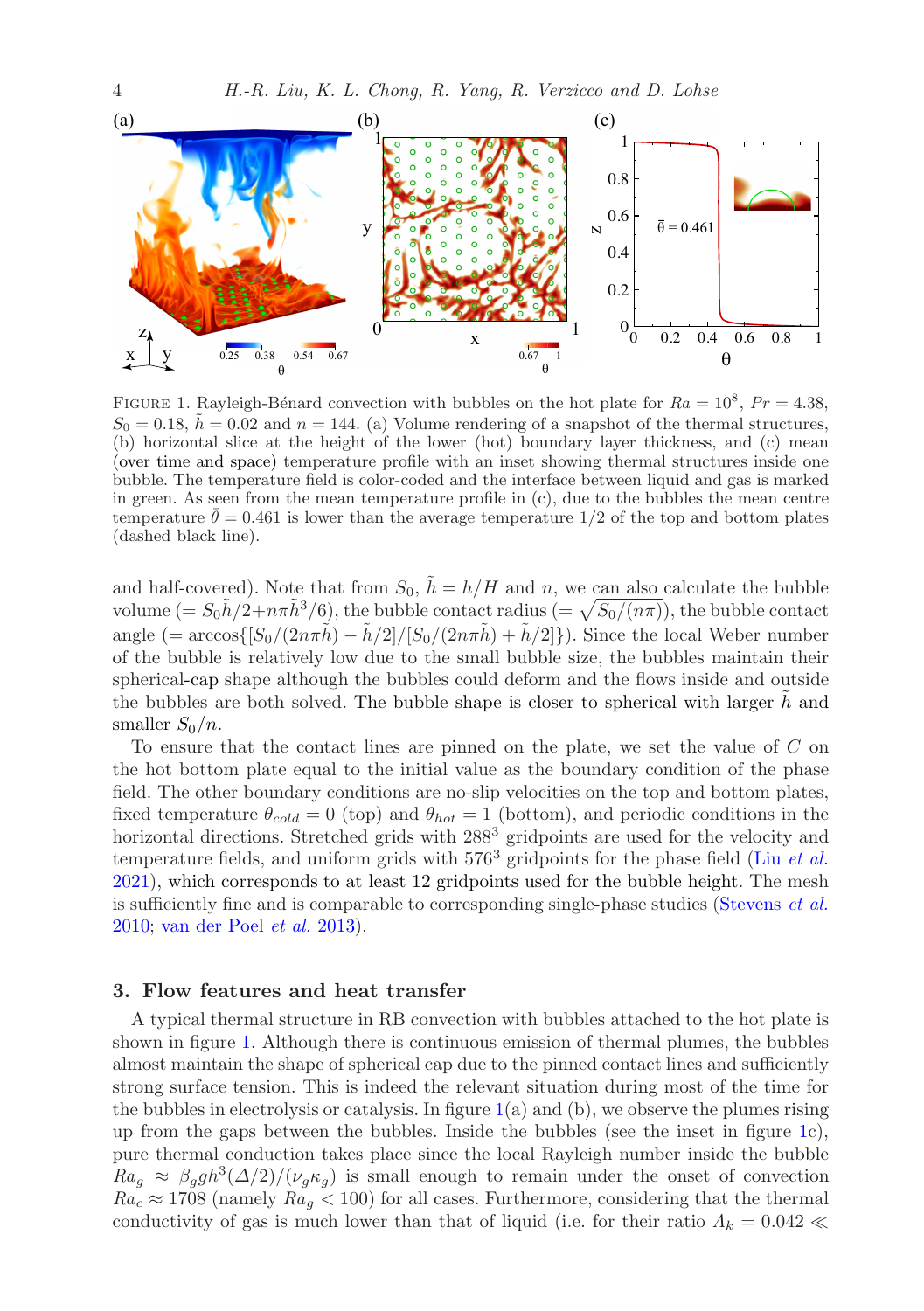| Material and geometrical parameters | $(40^{\circ}C)$                         | Water                                            | Air |                     |                                                |
|-------------------------------------|-----------------------------------------|--------------------------------------------------|-----|---------------------|------------------------------------------------|
| Density                             | $\rho$                                  | $kg/m^3$                                         |     | 992.2               | 1.127                                          |
| Kinematic viscosity                 | $\nu$                                   | $m^2/s$                                          |     |                     | $0.6591 \times 10^{-6}$ $16.92 \times 10^{-6}$ |
| Thermal conductivity                | $\boldsymbol{k}$                        | $W/(m\,K)$                                       |     | 0.6286              | 0.02735                                        |
| Thermal diffusivity                 | $\kappa = k/(c_p \rho)$ $m^2/s$         |                                                  |     |                     | $1.52 \times 10^{-7}$ $241.0 \times 10^{-7}$   |
| Specific heat capacity              | $c_p$                                   | J/(kq K)                                         |     | 4180                | 1007                                           |
| Thermal expansion coefficient       | $\beta$                                 | $K^{-1}$                                         |     |                     | $3.84 \times 10^{-4}$ $32.1 \times 10^{-4}$    |
| Surface tension                     | $\sigma$                                | N/m                                              |     | 0.0696              |                                                |
| Gravity acceleration                | $\mathfrak{g}$                          | $m/s^2$                                          |     | 9.8                 |                                                |
| Temperature difference              | $\Lambda$                               | К                                                |     | $0.1 - 10$          |                                                |
| Domain height                       | H                                       | $0.1 - 10$<br>m                                  |     |                     |                                                |
|                                     |                                         |                                                  |     |                     |                                                |
| Dimensionless parameter             |                                         |                                                  |     | Realistic value     | Present value                                  |
| Rayleigh number                     |                                         | $Ra = \beta_{l}gH^{3}\Delta/(\nu_{l}\kappa_{l})$ |     | $10^6 - 10^{14}$    | $10^7 - 10^8$                                  |
| Prandtl number                      | $Pr = \nu_l/\kappa_l$                   |                                                  |     | 4.35                | 4.38                                           |
| Weber number                        |                                         | $We = \rho_l U^2 H / \sigma$                     |     | $10^{-1} - 10^{5}$  | 100                                            |
| Froude number                       | $Fr = U^2/(gH)$                         |                                                  |     | $10^{-4} - 10^{-2}$ | $\mathbf{1}$                                   |
| Density ratio                       | $\Lambda_{\rho} = \rho_{\rho}/\rho_{l}$ |                                                  |     | 0.001               | 0.01                                           |
| Kinematic viscosity ratio           | $\Lambda_{\nu} = \nu_{g}/\nu_{l}$       |                                                  |     | 25.7                | 25.7                                           |
| Thermal conductivity ratio          | $\Lambda_k = k_a/k_l$                   |                                                  |     | 0.0435              | 0.042                                          |
| Thermal diffusivity ratio           | $\Lambda_{\kappa} = \kappa_a/\kappa_l$  |                                                  |     | 158                 | 158                                            |

<span id="page-4-0"></span>Table 1. The upper part of the table shows the material and geometrical parameters controlling the flow and their typical values. The lower part of the table shows all resulting dimensionless parameters. Here  $U = \sqrt{\beta_l g H \Delta}$  is the free-fall velocity. The index g stands for gas, and l for liquid.

1), the heat transfer through the gas phase is negligible. Therefore the overall heatconducting ability of the fluid near the hot bottom plate is lower than that near the cold top plate. Consequently, since the total heat flux is the same across each horizontal plane, the temperature drop across the hot bottom BL becomes larger than that across the cold top BL, leading to the mean centre temperature smaller than 0.5 (e.g. 0.461 in figure [1c](#page-3-1)), closer to the temperature of the cold top plate to that of the hot bottom plate.

In figure [2,](#page-5-0) we plot the heat transfer  $Nu$  (normalized by  $Nu_s$  of single-phase system) as function of the geometrical parameters. As shown in figure  $2(a)$  $2(a)$ , unsurprisingly,  $Nu/Nu_s$ decreases with increasing the relative bubble-covered area  $S_0$  due to the decreasing conducting area. We also observe that  $Nu/Nu_s$  decreases with increasing bubble height h (normalized by the thermal BL thickness  $\lambda$ ) in figure [2\(](#page-5-0)b), since for larger bubbles there is less liquid (the major conducting fluid) in the thermal BL. With increasing  $h/\lambda$ , the simulation results gradually deviate from the predictions, since the larger  $h/\lambda$ , the more parts of the bubbles enter the bulk, which gradually deviates from our assumption that bubbles only affect the thermal BL structure.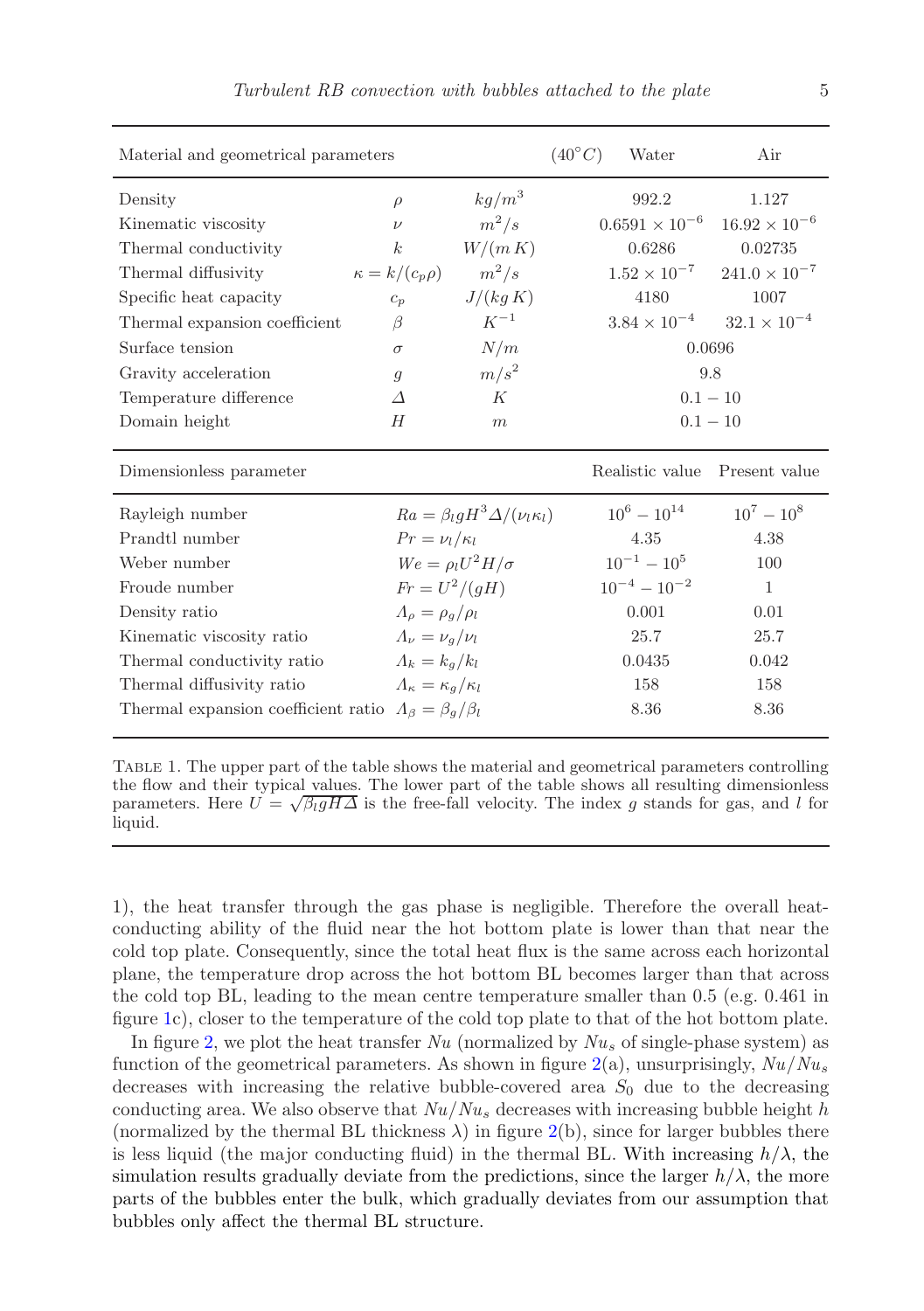

<span id="page-5-0"></span>FIGURE 2. Nusselt number normalized by that in the single-phase system. (a)  $Nu/Nu_s$  as function of the relative bubble-covered area  $S_0$ . Here the (relative) bubble height  $\tilde{h} = 0.02$ and the bubble number  $n = 40$ . (b)  $Nu/Nu_s$  as function of  $h/\lambda$  for  $S_0 = 0.32$  and  $n = 40$ , with  $\lambda$ being the thermal BL thickness (values taken from the hot bottom BL).  $(c)Nu/Nu_s$  as function of n for  $S_0 = 0.18$  and  $\tilde{h} = 0.02$ . Symbols denote the numerical results and lines the predictions of eqs.  $(4.1)$  and  $(5.1)$  –[\(5.3\)](#page-8-1), where colors are for  $Ra = 10^7$  (red),  $Ra = 3.2 \times 10^7$  (blue), and  $Ra = 10^8$  (black). The orange symbol + and the green symbol  $\times$  in (c) denote the cases with random bubbles distribution as shown in (d) and the half-covered distribution as shown in (e). All the other symbols in  $(a)$ – $(c)$  are for the uniform distribution. All error bars and deviations between simulations and predictions are within 5%.



<span id="page-5-1"></span>FIGURE 3. (a) Mean centre temperature  $\bar{\theta}$  as function of  $S_0$ . (b)  $\bar{\theta}$  as function of  $h/\lambda$ . (c)  $\bar{\theta}$ as function of n. All the cases are the same as in figure [2.](#page-5-0) The dashed line denote the average temperature 1/2 of the top and bottom plates. All error bars and deviations between simulations and predictions are within 5%.

In contrast to the significant effects of  $S_0$  and  $\tilde{h}$  on the heat transfer,  $Nu/Nu_s$  is insensitive to the bubble number  $n$  (see figure [2c](#page-5-0)), since  $n$  only contributes to the second term in the bubble volume  $(= S_0 \tilde{h}/2 + n\pi \tilde{h}^3/2)$ , which is of order  $O(\tilde{h}^3)$  and thus negligible compared to the first term  $(O(h))$ . We further show the effects of the spatial bubble distribution, including uniform, random, and the half bubble-covered distributions in figure [2\(](#page-5-0)c). With all three types of distribution, the values of  $Nu/Nu_s$ are almost the same. This indicates that the overall heat flux is insensitive to the spatial bubble distribution, at least in our model system. This differs from the previous studies [\(Liu & Zhang 2008;](#page-10-20) [Jiang](#page-10-9) et al. [2018\)](#page-10-9), where the large-scale flow is changed by the solid elements on the plate. The rigid solid surfaces imply no-slip velocity boundary conditions, which affect the flow structure much more than the boundary conditions of continuous velocity and shear stress on the deformable bubble interfaces.

Analogous trends are also found in the relationship between the mean centre temperature  $\bar{\theta}$  and the geometrical parameters, as shown in figure [3.](#page-5-1) In all cases, the temperature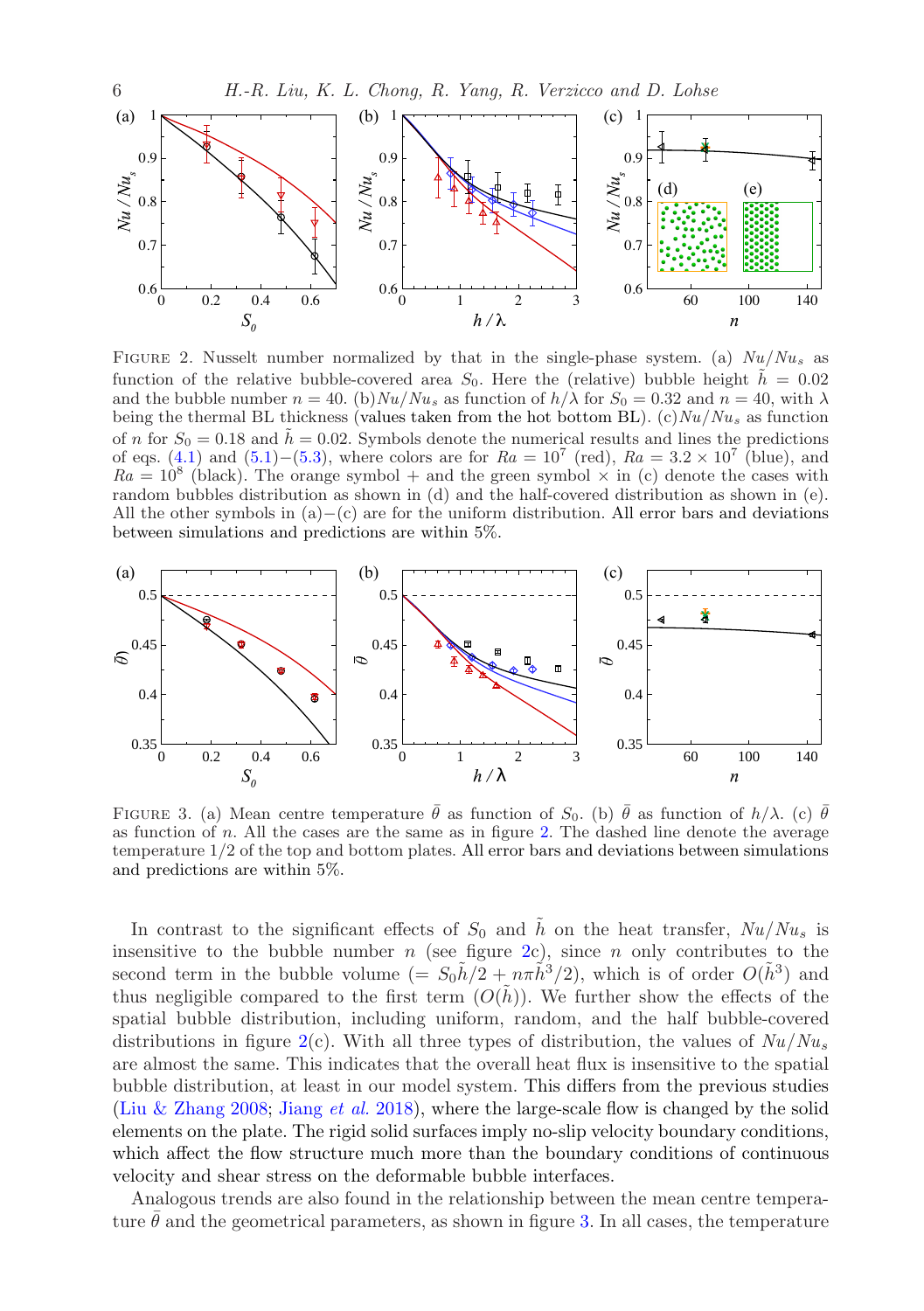

<span id="page-6-1"></span>Figure 4. Sketch of the temperature profile near the (a) cold top and (b) hot bottom plate. The red lines denote the temperature profiles, the black lines the mean centre temperature  $\bar{\theta}$ , the blue lines the solution for pure thermal conduction in the BL, i.e. eq.  $(4.1)$ , and the green dashed line the tangent of  $(4.1)$  at the intersection.  $\theta^*$  is the intercept of the tangent. We define the dimensional BL thickness near the hot and cold plates as  $\lambda_{hot}$  and  $\lambda_{cold}$ , respectively, i.e., the distance from the black dashed lines to the corresponding plate.

profile is asymmetric due to the bubbles, namely  $\bar{\theta}$  is lower than the average temperature 1/2 between top and bottom plates, as explained above. The temperature profile can be quantitatively described by  $\theta$  and the top and bottom thermal BL thicknesses, the values of which are calculated in Section [5.](#page-7-0)

Such an asymmetric temperature profile has already been studied in the context of single-phase RB convection under non-Oberbeck-Boussinesq (NOB) conditions [\(Ahlers](#page-10-21) et al. [2006](#page-10-21)), where in water the viscosity and thermal diffusivity are temperature dependent and smaller at the hot bottom plate than at the cold top plate. Also this leads to an asymmetric temperature profile. [Ahlers](#page-10-21) et al. [\(2006\)](#page-10-21) employed an extended Prandtl-Blasius BL theory for the NOB conditions in the two BLs, and coupled them by imposing heat flux conservation. With this they could calculate the centre temperature and the thermal BL thicknesses, which well agree with the experimental results. Note that that analytical calculation must be adapted to be applicable to the situation here, since here the BL flow is not parallel to the plates due to bubbles. In addition, whereas in the NOB case one has no-slip and no-penetration boundary conditions throughout, here on the spherical-cap shaped bubble interface we have the emerging condition of the velocity and shear stresses continuity. However, as in [Ahlers](#page-10-21) *et al.* [\(2006\)](#page-10-21), we use the concept of heat flux conservation to define the thermal BL thickness (see section [4\)](#page-6-0), and then propose the idea of an equivalent single-phase system to mimic the system with attached bubbles (see section [5\)](#page-7-0).

#### <span id="page-6-0"></span>4. Thermal BL thicknesses

A sketch of the temperature profiles near the plates is displayed in figure [4,](#page-6-1) where we also show how the thermal BL thicknesses are defined. Near the cold top plate (see figure [4a](#page-6-1)), the thermal BL thickness  $\lambda_{cold}$  is defined through the usual convenient definition via the slope of the temperature profile at the plate from assuming a pure conductive thermal BL and a well-mixed bulk [\(Ahlers](#page-10-21) *et al.* [2006\)](#page-10-21). As  $\lambda_{cold}$  we take that distance from the plate, where the tangent to the temperature profile at the plate reaches the mean centre temperature  $\bar{\theta}$ . However, this definition cannot be directly applied near the hot bottom plate, due to the bubbles. As the bubbles reduce the area occupied by the liquid, the conducting area varies with  $z$ . We therefore correct the solution for pure thermal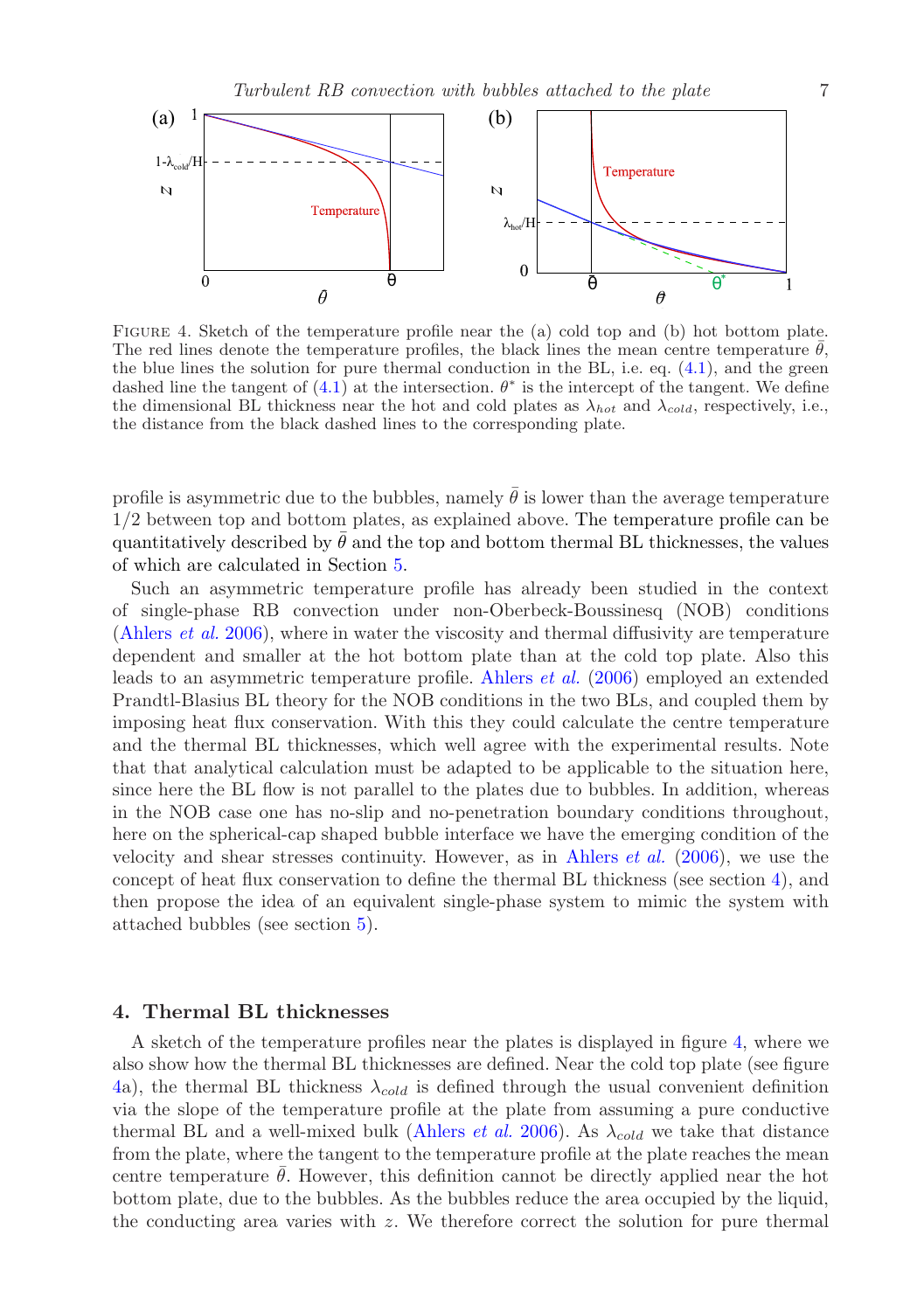

<span id="page-7-2"></span>FIGURE 5. (a) Thermal BL thicknesses  $\lambda_{hot}$  (empty symbols) and  $\lambda_{cold}$  (filled symbols) of the hot bottom and cold top BLs, respectively, as functions (a) of  $S_0$ , (b) of  $h/\lambda$ , and (c) of n. All the cases are the same as in figure [2.](#page-5-0) All error bars and deviations between simulations and predictions are within 5%.



<span id="page-7-3"></span>FIGURE 6. (a) Comparison between the mean centre temperature  $\bar{\theta}_{sim}$  and the effective temperature  $\hat{\theta}_{sim}^*$ , both taken from simulations. The symbols are the same as in figure [2.](#page-5-0) The shadow is the zone within  $\pm 5\%$ . (b) Sketch of the bubble-system under consideration and the equivalent single-phase RB system.  $\bar{\theta}_{sim}$  and  $\theta_{sim}^{*}$  are plotted this way to support the existence of the equivalent single-phase system.

conduction in the hot bottom BL based on heat flux Q conservation,

<span id="page-7-1"></span>
$$
Q = k_l \frac{\partial \theta}{\partial z} [1 - S(z, S_0, \tilde{h}, n)] = k_l \frac{\bar{\theta} H}{\lambda_{cold}}.
$$
\n(4.1)

Here, the term on the right is the heat flux on the cold top plate. The gas-covered area  $S(z, S_0, \tilde{h}, n) = max[(S_0 + n\pi z\tilde{h})(1 - z/\tilde{h}), 0]$  is the insulating area, which is defined with the assumption of spherical-cap shaped bubbles.

The thermal BL thickness near the hot bottom plate  $\lambda_{hot}$  equals the distance from the plate to the intersection between the lines of  $(4.1)$  and of  $\theta = \bar{\theta}$ , as shown in figure [4\(](#page-6-1)b). With the definitions above, both values of  $\lambda_{hot}$  and  $\lambda_{cold}$  are close to each other in all cases (within 10%), as shown in figure [5.](#page-7-2) Since  $\lambda_{hot}$  and  $\lambda_{cold}$  are almost the same and  $\theta \leq (\theta_{hot} + \theta_{cold})/2$ , the temperature variations across the hot bottom BL and the cold top BL are different, which is reflected in that the temperature profile is asymmetric.

# <span id="page-7-0"></span>5. Predictions for  $Nu$  and the centre temperature using equivalent single-phase RB system

To calculate the heat transfer Nu and the mean centre temperature  $\hat{\theta}$ , we propose the idea of using an equivalent single-phase setup to mimic the system with attached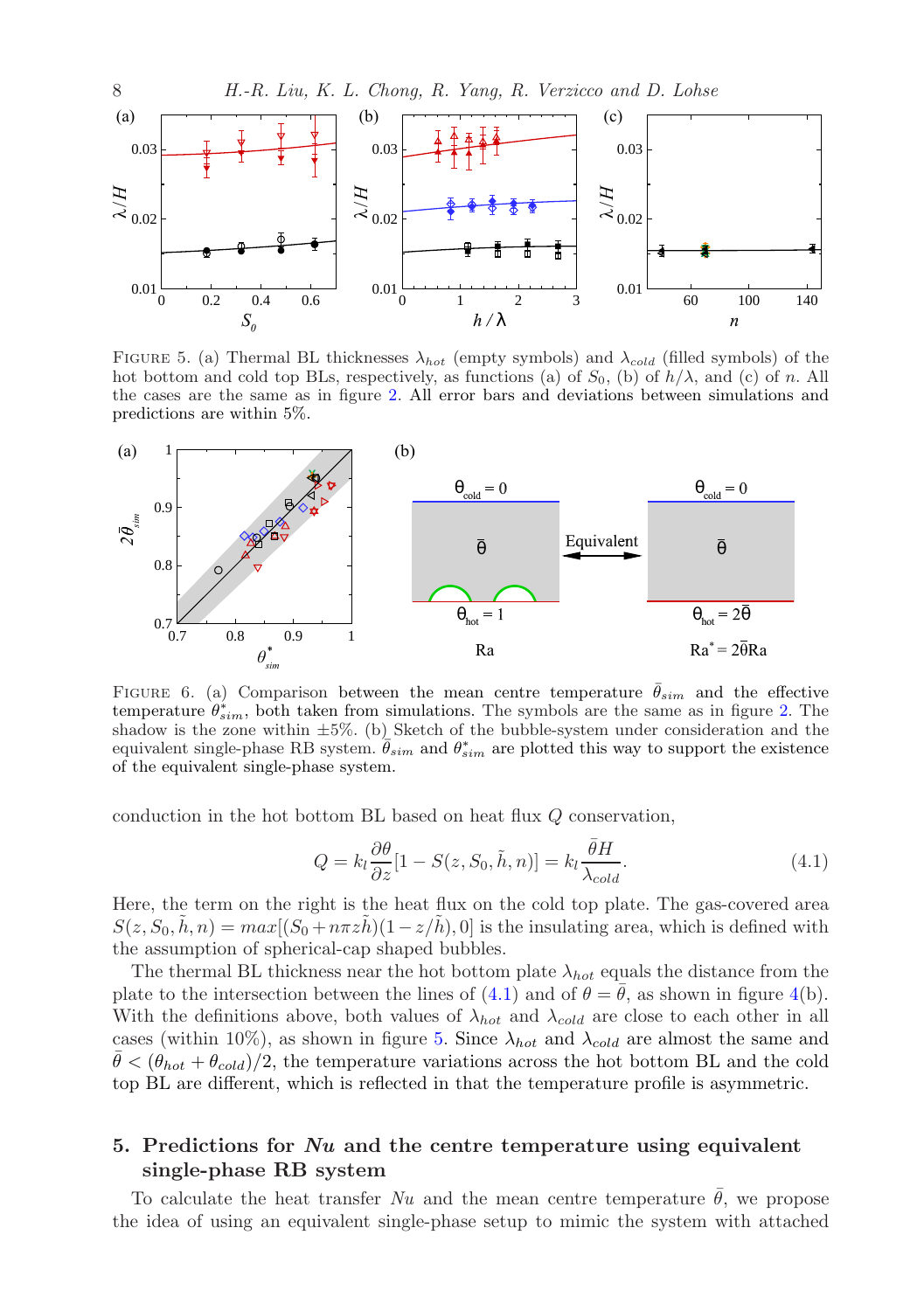|                                                                                                                                                        | $\tilde{h}$ | $Nu/Nu_s$         | $\theta$        | $\lambda_{bot}/H$ | $\lambda_{top}/H$                       |  |  |  |
|--------------------------------------------------------------------------------------------------------------------------------------------------------|-------------|-------------------|-----------------|-------------------|-----------------------------------------|--|--|--|
| Simulations                                                                                                                                            | 0.03        | $0.900 + 0.030$   | $0.462 + 0.005$ | 0.0340            | $0.0303 \pm 0.0023$ $0.0294 \pm 0.0008$ |  |  |  |
| Predictions                                                                                                                                            | 0.03        | 0.880             | 0.452           |                   | 0.0340                                  |  |  |  |
| Simulations                                                                                                                                            | 0.05        | $0.821 \pm 0.022$ | $0.438 + 0.003$ | 0.0347            | $0.0315 \pm 0.0180$ $0.0299 \pm 0.0006$ |  |  |  |
| Predictions                                                                                                                                            | 0.05        | 0.801             | 0.420           |                   | 0.0347                                  |  |  |  |
| TABLE 2. Comparisons between simulations and predictions at large $Pr = 400$ . The other<br>parameters are $Ra = 10^7$ , $S_0 = 0.32$ , and $n = 40$ . |             |                   |                 |                   |                                         |  |  |  |

<span id="page-8-2"></span>bubbles. To find the equivalent flow, we first obtain the effective temperature at the hot bottom plate. This is done by plotting the tangent of  $(4.1)$  at the position of  $\lambda_{hot}$ , and the obtaining  $\theta$ -intercept of the tangent as effective temperature  $\theta^*$  (see figure [4b](#page-6-1)).

Next, we compare the effective temperature  $\theta^*$  and the mean centre temperature  $\bar{\theta}$ in figure [6\(](#page-7-3)a), which shows that  $\theta^*$  approximately equals to  $2\bar{\theta}$  (within  $\pm 5\%$ ). Thus we assume a nearly equivalent single-phase RB counterpart with  $\theta_{hot} = 2\theta$  and  $\theta_{cold} = 0$ , such that  $\bar{\theta}$  is the mean value of temperatures on the two plates, as shown in figure [6\(](#page-7-3)b). Again, we note that  $\lambda_{hot}$  is close to  $\lambda_{cold}$ , based on our definition of the thermal BL thickness in Section [3.](#page-3-0) Thus, we have the following relations:

<span id="page-8-0"></span>
$$
\theta^* = 2\bar{\theta}, \quad \lambda_{cold} = \lambda_{hot} = \lambda_s. \tag{5.1}
$$

Here  $\lambda_s$  is the thermal BL thickness in the single-phase system, which can be calculated as

$$
\lambda_s = \frac{\bar{\theta}H}{Nu_e},\tag{5.2}
$$

where  $Nu_e$  is the heat transfer estimated from the GL theory [\(Grossmann & Lohse 2000,](#page-10-12) [2001\)](#page-10-13) for the equivalent single-phase system with  $Ra^* = 2\bar{\theta}Ra$ ,  $\theta_{hot} = 2\bar{\theta}$  and  $\theta_{cold} = 0$ . In the two-phase system and the equivalent single-phase system, the dimensional heat transfer  $Q = Nu k(\theta_{hot} - \theta_{cold})/H$ ) should be the same, which yields

<span id="page-8-1"></span>
$$
Nu(Ra, Pr, S_0, \tilde{h}, n) = 2\bar{\theta}Nu_e(Ra^*, Pr),
$$
\n
$$
(5.3)
$$

where  $Nu(Ra, Pr, S_0, \tilde{h}, n) = (\bar{\theta}H)/\lambda_{cold}$  is the heat transfer for the two-phase system.

Combining the relations  $(5.1)$ − $(5.3)$  for the equivalent single-phase RB system with the relationship [\(4.1\)](#page-7-1) between  $\theta$  and  $\lambda_{cold}$  in section [4,](#page-6-0) we can now calculate the heat transfer in the system with attached bubbles.

We emphasize that with this approach, using the equations above without introducing any free parameter, for given  $Ra$ ,  $Pr$  and bubble geometries, we can now calculate  $Nu$ ,  $\theta$ ,  $\lambda_{hot}$  and  $\lambda_{cold}$ . The good agreements between the simulations and the predictions for  $Nu, \bar{\theta}, \lambda_{hot},$  and  $\lambda_{cold}$  are shown in figures [2,](#page-5-0) [3,](#page-5-1) and [5,](#page-7-2) respectively, where all deviations between simulations and predictions are within  $\pm 5\%$ .

We further check whether our approach is also applicable for large  $Pr$ , which, as explained above, has relevance to transport phenomena in water electrolysis and catalysis. Water electrolysis and catalysis can both lead to natural convection driven by buoyancy, which originates from the density difference of the solute with different concentrations of the electrolysis or catalysis product. Here, the mass transfer is also characterized by  $Nu$ , i.e. the mass transfer normalized by that with pure diffusion (in this context normally called Sherwood number  $Sh$ ). The control parameters are the Grashof number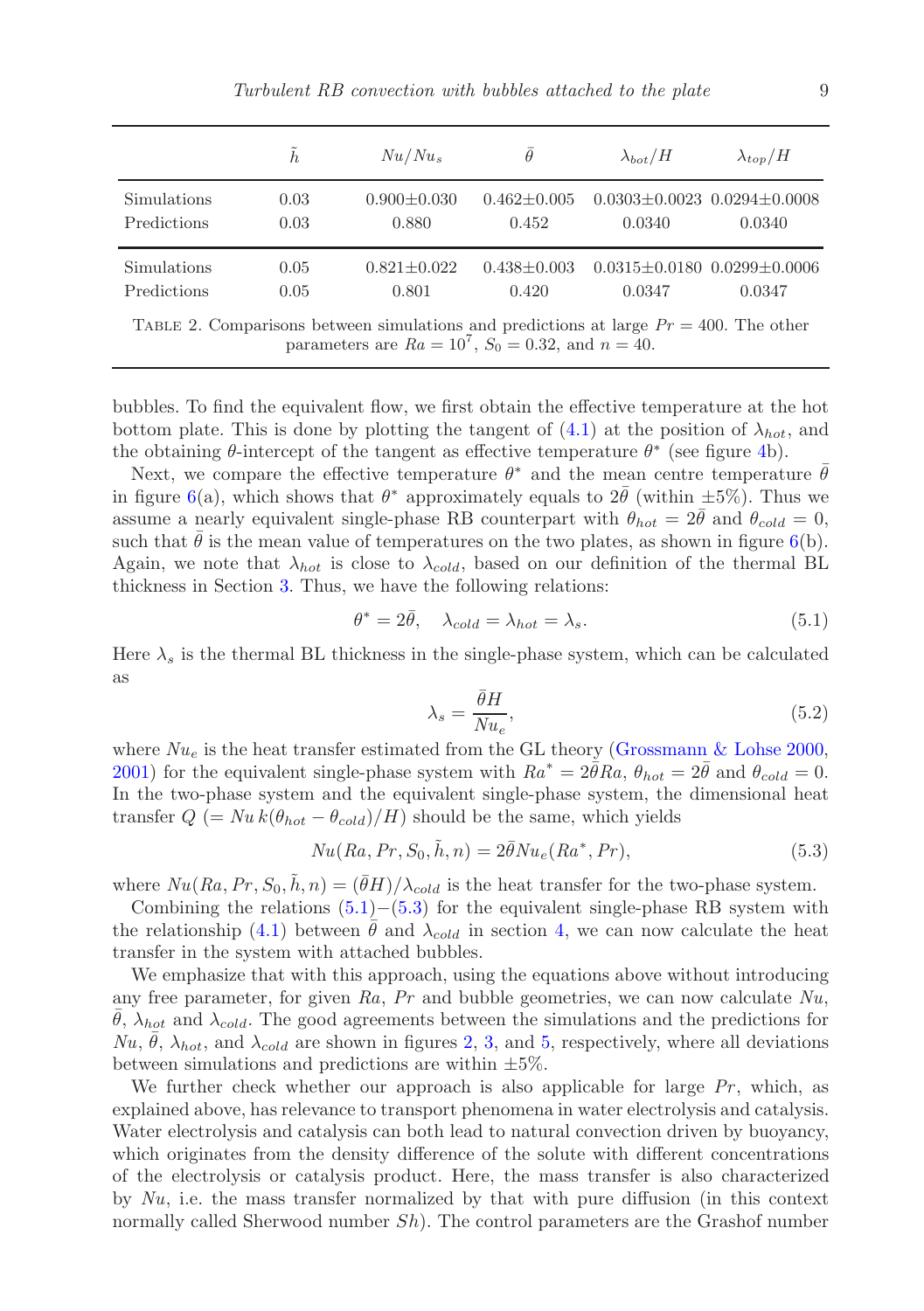(dimensionless strength of the solute driving)  $Gr$  and the Schmidt number (the ratio of viscous diffusion and mass diffusion rates)  $Sc$ , corresponding to  $Ra/Pr$  and  $Pr$  in RB convection, respectively. The value of Sc in water electrolysis is always large, e.g.,  $Sc = 400$  [\(Sepahi](#page-10-0) *et al.* [2022\)](#page-10-0).

We performed two simulations (for two different bubble heights) at  $Pr = 400$  and  $Ra = 10<sup>7</sup>$  (tabulated in Table [2\)](#page-8-2) with a sufficiently fine mesh as explained in section [2.](#page-2-0) Note the much higher computational costs at this large  $Pr$ , due to the required long time  $({\sim P r^{1/2}})$  for the system to enter the statistical steady state. The bubble geometries are characterized by  $\tilde{h} = 0.03$  and 0.05,  $S_0 = 0.32$ , and  $n = 40$ . The good agreements between our parameter free predictions and the results from the simulations are shown in Table [2.](#page-8-2) This supports that our predictions can be directly applied to water electrolysis and catalysis.

#### 6. Conclusions and outlook

Turbulent RB convection with gas bubbles attached to the hot plate is numerically investigated for  $10^7 \leq R_a \leq 10^8$  and  $Pr = 4.38$  and 400. The bubble geometrical parameters are the relative bubble-covered area  $S_0$ , the relative bubble height  $\tilde{h}$ , the bubble number  $n$ , and the spatial bubble distribution. Due to the much lower thermal conductivity of gas as compared to liquid, the temperature profile is asymmetric and the heat transfer efficiency of the system is reduced. More specifically,  $Nu$  significantly decreases with increasing  $S_0$  and h, but is almost unaffected by n and the types of bubble distribution.

To predict the heat transfer and the mean centre temperature of the system, we have proposed the idea of using an equivalent single-phase system to mimic the system with attached bubbles. By applying the GL theory for the equivalent system and imposing heat flux conservation in the two thermal BLs, we can predict the heat transfer, the top and bottom thermal BL thicknesses, and the mean centre temperature, without introducing any free parameter. The predictions well agree with the results from the simulations. Briefly, in Section [4](#page-6-0) we got one relationship between  $\theta$  and  $\lambda$  in eq. [\(4.1\)](#page-7-1), and in Section [5](#page-7-0) we got another relationship between  $\theta$  and  $\lambda$  in eqs.[\(5.1\)](#page-8-0) and [\(5.3\)](#page-8-1). Then, for only given Ra, Pr and bubble geometries, we can well predict the heat transfer and temperature profile in the system with bubbles attached to the bottom plate.

The results of this study can be used not only for the heat transfer in RB convection with bubbles attached to the plates, but also for the mass transfer in electrolysis or catalysis. Our predictions can help to obtain estimates for relevant applications and e.g. optimize the heat or mass transfer and flow features in systems in which bubbles are forming on the plate $(s)$ . It would also be interesting to extend our basic idea to other wall-bounded turbulent systems with various plate properties, such as plates with inhomogeneous properties (e.g. wettability or conducting ability).

## Acknowledgments

We acknowledge PRACE for awarding us access to MareNostrum in Spain at the Barcelona Computing Center (BSC) under the project 2021250115 and the Netherlands Center for Multiscale Catalytic Energy Conversion (MCEC). K. L. Chong acknowledges Shanghai Science and Technology Program under project no. 19JC1412802.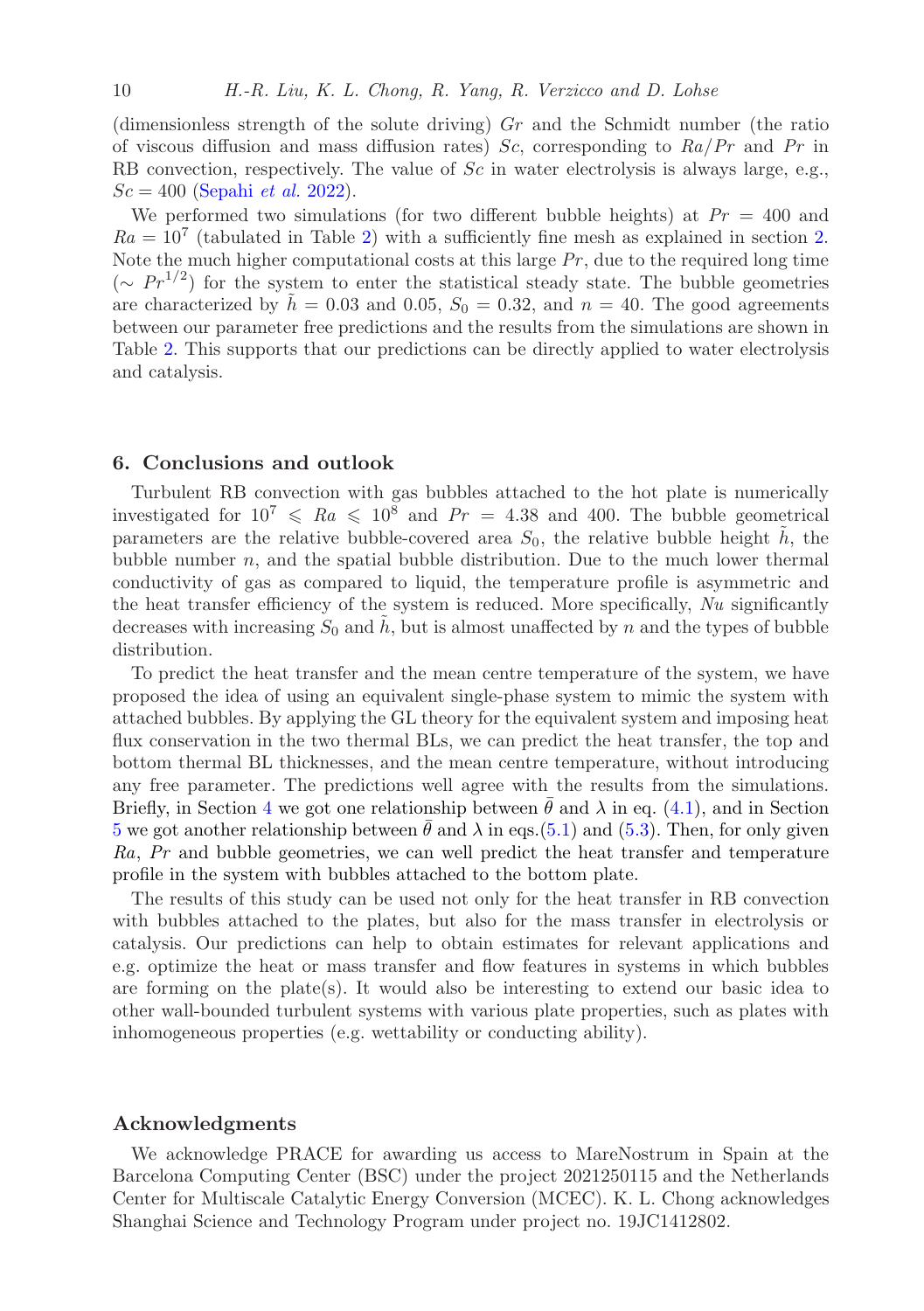# Declaration of interests

The authors report no conflict of interest.

#### REFERENCES

- <span id="page-10-21"></span>Ahlers, G., Brown, E., Fontenele Araujo, F., Funfschilling, D., Grossmann, S. & LOHSE, D. 2006 Non-Oberbeck-Boussinesq effects in strongly turbulent Rayleigh-Bénard convection. J. Fluid Mech. 569, 409–445.
- <span id="page-10-3"></span>Ahlers, G., Grossmann, S. & Lohse, D. 2009 Heat transfer and large scale dynamics in turbulent Rayleigh-Bénard convection. Rev. Mod. Phys. 81, 503.
- <span id="page-10-7"></span>Bakhuis, D., Ostilla-Monico, R., van der Poel, E. P., Verzicco, R. & Lohse, D. ´ 2018 Mixed insulating and conducting thermal boundary conditions in Rayleigh–Bénard convection. *J. Fluid Mech.* **835**, 491–511.
- <span id="page-10-5"></span>CHILLÀ, F. & SCHUMACHER, J. 2012 New perspectives in turbulent Rayleigh-Bénard convection. Eur. Phys. J. E 35, 58.
- <span id="page-10-16"></span>DING, H., SPELT, P. D. M. & SHU, C. 2007 Diffuse interface model for incompressible two-phase flows with large density ratios. J. Comput. Phys. 226, 2078-2095.
- <span id="page-10-12"></span>Grossmann, S. & Lohse, D. 2000 Scaling in thermal convection: A unifying view. J. Fluid. Mech. 407, 27–56.
- <span id="page-10-13"></span>Grossmann, S. & Lohse, D. 2001 Thermal convection for large Prandtl number. Phys. Rev. Lett. 86, 3316–3319.
- <span id="page-10-15"></span>Jacqmin, D. 1999 Calculation of two-phase Navier–Stokes flows using Phase-Field modeling. J. Comput. Phys. 155, 96–127.
- <span id="page-10-9"></span>Jiang, H., Zhu, X., Mathai, V., Verzicco, R., Lohse, D. & Sun, C. 2018 Controlling heat transport and flow structures in thermal turbulence using ratchet surfaces. Phys. Rev. Lett. **120**, 044501.
- <span id="page-10-8"></span>Jin, X.-L. & Xia, K.-Q. 2008 An experimental study of kicked thermal turbulence. J. Fluid Mech. 606, 133–151.
- <span id="page-10-20"></span>Liu, B. & Zhang, J. 2008 Self-induced cyclic reorganization of free bodies through thermal convection. Phys. Rev. Lett. 100, 244501.
- <span id="page-10-10"></span>Liu, H.-R., Chong, K. L., Ng, C. S., Verzicco, R. & Lohse, D. 2022 Enhancing heat transport in multiphase Rayleigh–Bénard turbulence by changing the plate–liquid contact angles. *J. Fluid Mech.* 933, R1.
- <span id="page-10-17"></span>Liu, H.-R. & Ding, H. 2015 A diffuse-interface immersed-boundary method for two-dimensional simulation of flows with moving contact lines on curved substrates. J. Comput. Phys. 294, 484–502.
- <span id="page-10-11"></span>Liu, H.-R., Ng, C. S., Chong, K. L., Verzicco, R. & Lohse, D. 2021 An efficient phase-field method for turbulent multiphase flows. J. Comput. Phys. 446, 110659.
- <span id="page-10-4"></span>LOHSE, D. & XIA, K.-Q. 2010 Small-scale properties of turbulent Rayleigh-Bénard convection. Annu. Rev. Fluid Mech. 42, 335–364.
- <span id="page-10-2"></span>Oehmichen, T., Datsevich, L. & Jess, A. 2010 Influence of bubble evolution on the effective kinetics of heterogeneously catalysed gas/liquid reactions. part I: reactions with gaseous products. Chem. Eng. Technol. 33, 911–920.
- <span id="page-10-19"></span>van der Poel, E. P., Stevens, R. J. A. M. & Lohse, D. 2013 Comparison between twoand three-dimensional Rayleigh-Bénard convection. J. Fluid Mech. 736, 177.
- <span id="page-10-0"></span>Sepahi, F., Pande, N., Chong, K. L., Mul, G., Verzicco, R., Lohse, D., Mei, B. T. & Krug, D. 2022 The effect of buoyancy driven convection on the growth and dissolution of bubbles on electrodes. Electrochim. Acta 403, 139616.
- <span id="page-10-6"></span>SHISHKINA, O. 2021 Rayleigh-Bénard convection: The container shape matters. Phys. Rev. Fluids 6, 090502.
- <span id="page-10-18"></span>SOLIGO, G., ROCCON, A. & SOLDATI, A. 2021 Turbulent flows with drops and bubbles: What numerical simulations can tell us — Freeman Scholar Lecture. J. Fluids Eng.  $143, 080801$ .
- <span id="page-10-1"></span>SOMORJAI, G. A. & LI, Y. 2010 Introduction to surface chemistry and catalysis. John Willey and Sons, Inc., Hoboken, New Jersey, second edition.
- <span id="page-10-14"></span>Stevens, R. J. A. M., van der Poel, E. P., Grossmann, S. & Lohse, D. 2013 The unifying